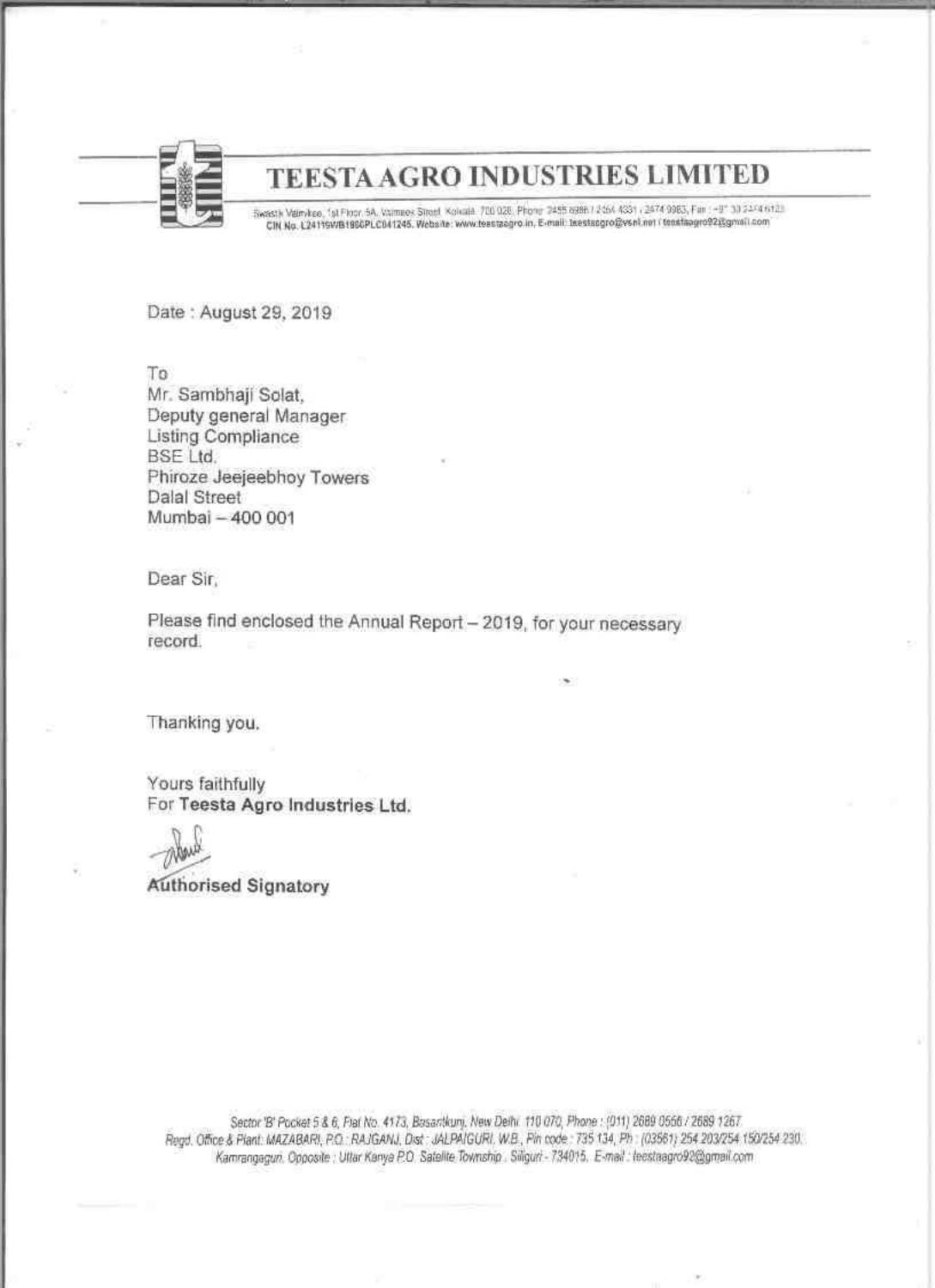# FORM A

|                | Name of the Company                                  | <b>Teesta Agro Industries</b><br>Limited |
|----------------|------------------------------------------------------|------------------------------------------|
| $\overline{2}$ | Annual Financial<br>Statements for the year<br>ended | 31st March, 2019                         |
| 3              | Type of Audit Observation                            | NIL.                                     |
| 4              | Frequency of Observation                             | Not Applicable                           |
| 5              | To Be Signed by:                                     |                                          |
|                | Hardev Singh<br><b>Managing Director</b>             |                                          |
|                | Anil Kumar Tripathy<br>Chief Financial Officer       |                                          |
|                | Saketh Kumar Agarwal<br>Auditor of the Company       | theyaman                                 |
|                | Sudesh Kumar<br>Chairman of Audit<br>Committee       | Endor K                                  |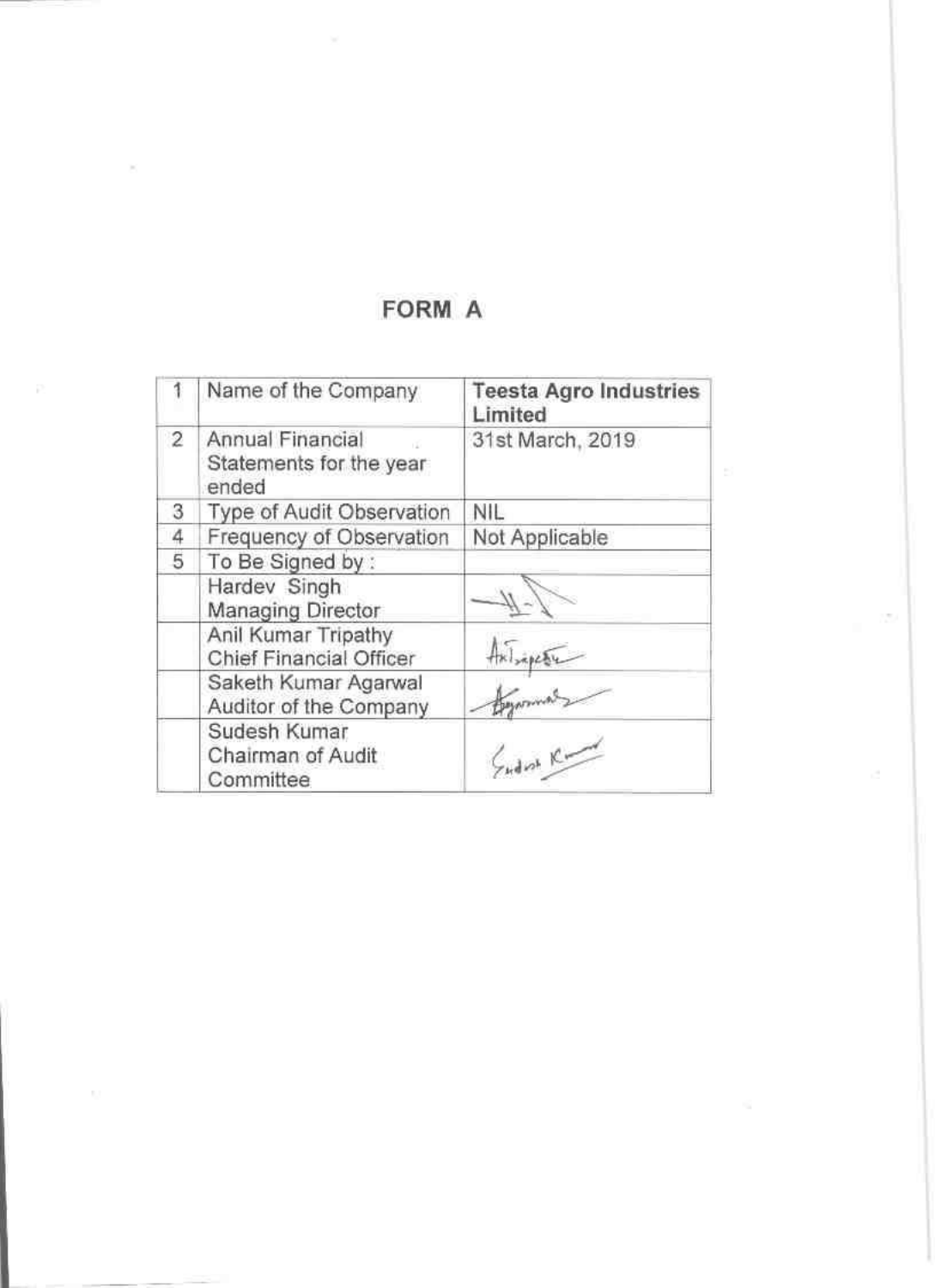|                                    |                |                           | (Rs. In Lakh)             |
|------------------------------------|----------------|---------------------------|---------------------------|
| Particulars                        | Note<br>No.    | As at 31st<br>March. 2019 | As at 31st<br>March, 2018 |
| I. Assets                          |                |                           |                           |
| (1) Non-current assets             |                |                           |                           |
| (a) Property, plant and equipment  |                |                           |                           |
| (i) Tangible assets                | 3              | 4,665                     | 4,836                     |
| (ii) Capital work-in-progress      |                | 21                        | Ñ.                        |
| (b) Non-current investments        | 4              | 58                        | 58                        |
| (c) Long term loans and advances   | 5<br>6         | 123                       | 855                       |
| (d) Other non-current assets       |                | 146                       | 152                       |
| (e) Inter branch balances          |                |                           | D.                        |
| (2) Current assets                 |                |                           |                           |
| (a) Inventories                    | $\overline{7}$ | 4,119                     | 2,071                     |
| (b) Trade receivables              | $\rm ^8$       | 2,719                     | 3,188                     |
| (c) Cash and cash equivalents      | $\mathsf{G}$   | 185                       | 602                       |
| (d) Short-term Ioans and advances  | $\overline{5}$ | 926                       | 407                       |
| (e) Other current assets           | 10             | 17                        | 13                        |
| Total                              |                | 12,979                    | 12,189                    |
| II. EQUITY AND LIABILITIES         |                |                           |                           |
| (1) Shareholder's Funds            |                |                           |                           |
| (a) Share Capital                  | 11             | 557                       | 557                       |
| (b) Reserves and Surplus           | 12             | 8,441                     |                           |
|                                    |                |                           | 8,157                     |
| (2) Non-Current Liabilities        |                |                           |                           |
| (a) Long-term borrowings           | 13             | 179                       |                           |
| (b) Deferred tax liabilities (Net) |                | 194                       | 185                       |
| (c) Long term provisions           | $-14$          | 24                        | 25                        |
| (3) Current Liabilities            |                |                           |                           |
| (a) Short-term borrowings          | 15             | 540                       | 146                       |
| (b) Trade payables                 |                | 2,939                     | 3,062                     |
| (c) Other current liabilities      | 16             | 96                        | 49                        |
| (d) Short-term provisions          | 14             | ğ                         |                           |
| Total                              |                | 12,979                    | 12,189                    |

# Balance Sheet as at 31st March, 2019

 $1/17$ 

1

| Corporate Information                                                         |                                             |
|-------------------------------------------------------------------------------|---------------------------------------------|
| Significant accounting policies & other explanatory notes                     |                                             |
| The Notes referred to above are an integral part of the financial statements. |                                             |
| For and on behalf of                                                          | For and on behalf of the Board of Directors |
| SAKETH AGARWAL & ASSOCIATES                                                   | of Teesta Agro Industries Limited           |
| Chartered Accountants                                                         |                                             |
| Firm Registration No.329093E                                                  | Hardev Singh                                |
| ă<br>SILIGURI                                                                 | Managing Director                           |
|                                                                               |                                             |
| CA. SAKETH KUMAR AGARWAL<br><b>PROTECT AP</b>                                 | Paramdeep Singh <i>Quint</i>                |
| Proprietor                                                                    | Director:                                   |
| Membership No.308283                                                          |                                             |
|                                                                               | Nemishna<br>Rama Kant Mishra                |
| Siliguri, August 5R., 2019                                                    | Company Secretary                           |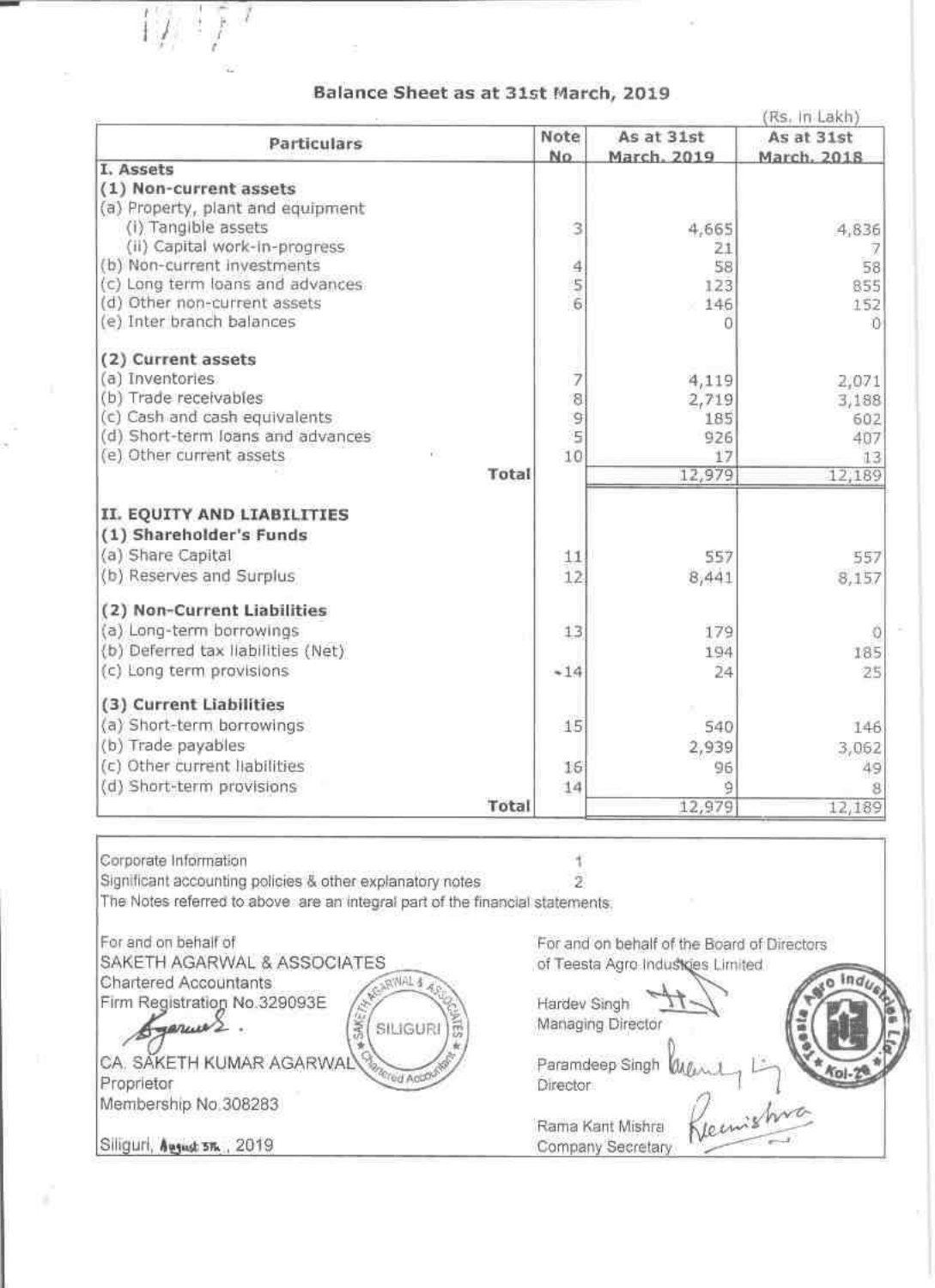### Statement of Profit and Loss for the year ended 31st March, 2019

For the year For the year Note Particulars ended 31st ended 31st No March, 2019 March, 2018 I. Revenue from operations 17 10,277 8,516 Less: Duties & Taxes 10,277 8,516 II. Other Income 18 112 91 III. Total Revenue (I +II) 10,389 8,607 IV. Expenses: Cost of raw materials consumed 19 7.043 5,548 Changes in inventories of finished goods, work-in-progress and Stock-in-Trade 20 178  $(100)$ Employee benefits expense 21 734 723 Financial costs 22 74 26 Depreciation and amortization expense 192 222 Other expenses 23 2,101 1,779 **Total Expenses** 10,044 8,476 V. Profit before exceptional & extraordinary items and tax  $(III-IV)$ 345 131 VI. Exceptional Items 24  $(2)$  $(3)$ VII. Profit before tax  $(V+VI)$ 343 128 VIII. Tax expense: (1) Current tax  $(57)$  $(7)$ (2) Deferred tax  $(9)$  $(15)$ (3) Earlier year tax T. IX. Profit(Loss) from the perid from continuing operations 284 106 X. Basic & Diluted Earning per equity share: (1) Before Exceptional items  $5.14$ 1.96 (2) After Exceptional items  $5.11$ 1.91 Corporate Information  $\ddot{\phantom{a}}$ Significant accounting policies & other explanatory notes  $\overline{2}$ The Notes referred to above are an integral part of the financial statements. For and on behalf of For and on behalf of the Board of Directors SAKETH AGARWAL & ASSOCIATES of Teesta Agro Industries Limited **Chartered Accountants** Firm Registration No.329093E **GARWAL &** Hardey Singh Managing Directo Jarmar **SILIGURI** CA. SAKETH KUMAR AGARWAL Paramdeep Singh Proprietor Director **ROLLAGE** Membership No.308283 Rama Kant Mishra Siliguri, August 5K, 2019. Company Secretary

(Rs. in Lakh)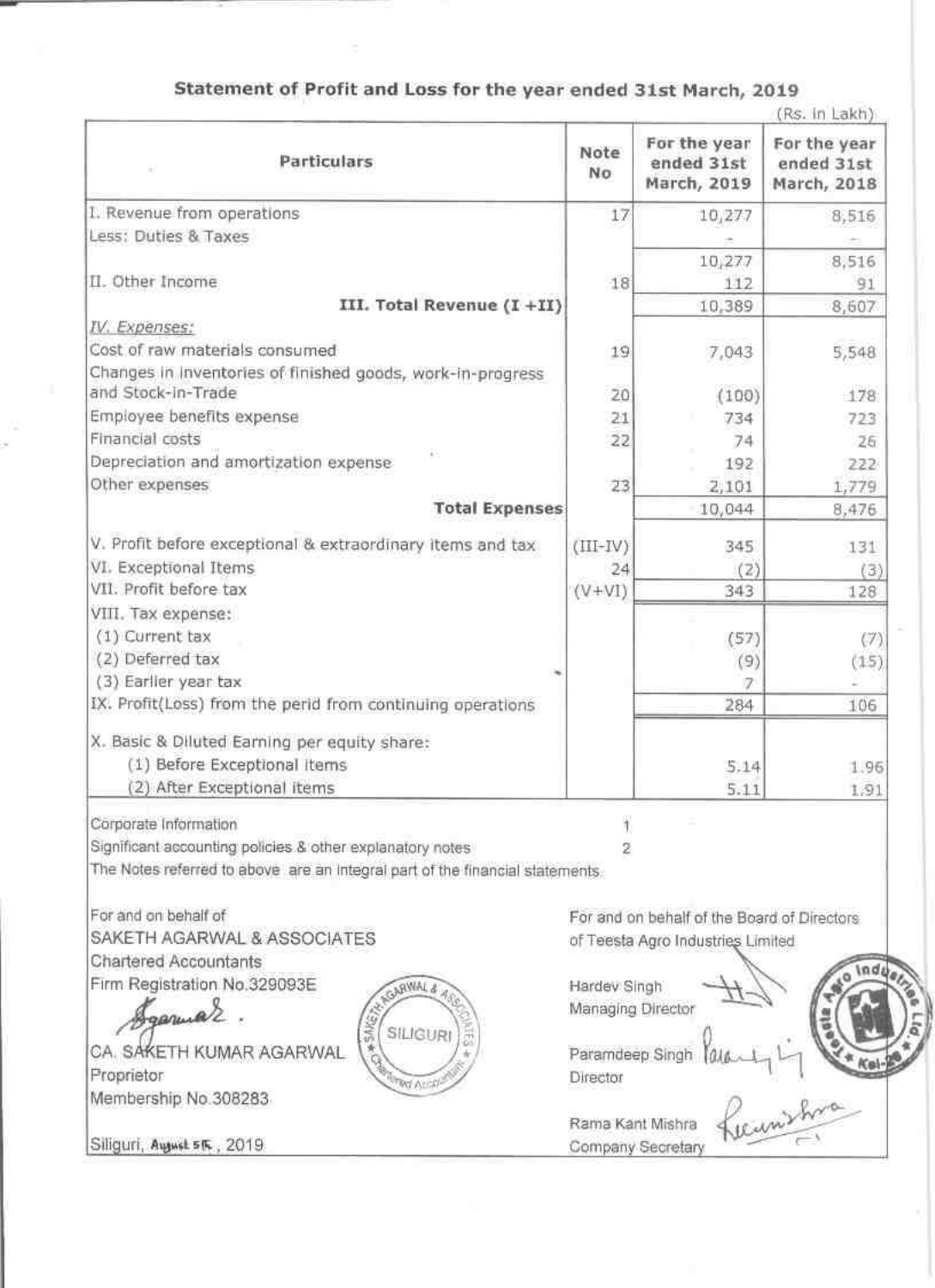**SAKETH AGARWAL & ASSOCIAT** 

CHARTERED ACCOUNTANTS

#### INDEPENDENT AUDITOR'S REPORT

#### To the Members of Teesta Agro Industries Limited

#### REPORT ON THE AUDIT OF THE IND AS FINANCIAL STATEMENTS

#### OPINION

We have audited the accompanying Ind AS Financial Statements of Teesta Agro Industries Limited ("the Company"), which comprise the Balance sheet as at March 31, 2019, the Statement of Profit and Loss, the Cash Flow Statement for the year then ended, and notes to the financial statements, including a summary of significant accounting policies and other explanatory information.

In our opinion and to the best of our information and according to the explanations given to us, the aforesaid Ind AS Financial Statements give the information required by the Companies Act, 2013, as amended ('the Act") in the manner so required and give a true and fair view in conformity with the accounting principles generally accepted in India, of the state of affairs of the Company as at March 31, 2019, its profit including other comprehensive income, its cash flows and the changes in equity for the year ended on that date.

#### **BASIS FOR OPINION**

We conducted our audit of the Ind AS Financial Statements in accordance with the Standards on Auditing (SAs), as specified under section 143(10) of the Act. Our responsibilities under those Standards are further described in the 'Auditor's Responsibilities for the Audit of the Ind AS Financial Statements' section of our report. We are independent of the Company in accordance with the 'Code of Ethics'. We believe that the audit evidence we have obtained is sufficient and appropriate to provide a basis for our opinion.

#### **KEY AUDIT MATTERS**

Key audit matters are those matters that, in our professional judgment, were of most significance in our audit of the Ind AS Financial Statements for the financial year ended March 31, 2019. These matters were addressed in the context of our audit of the Ind AS Financial Statements as a whole, and in forming our opinion thereon, and we do not provide a separate opinion on these matters. For each matter below, our description of how our audit addressed the matter is provided in that context.

We have determined the matters described below to be the key audit matters to be communicated in our report. We have fulfilled the responsibilities described in the Auditor's responsibilities for the audit of the Ind AS Financial Statements section of our report. including in relation to these matters. Accordingly, our audit included the performance of procedures designed to respond to our assessment of the risks of material misstatement of the Ind AS Financial Statements. The results of our audit procedures, including the procedures performed to address the matters below, provide the basis for our audit opinion on the accompanying Ind AS Financial Statements.

"Opp, Heat Travels & Tours Pvt, Ltd., Vidyasagar Road, Khalpara, Siligun-734005, Dist. Darjeeling Mobile 97490-91313, 94340-76313, E-mail : casakethag@gmail.com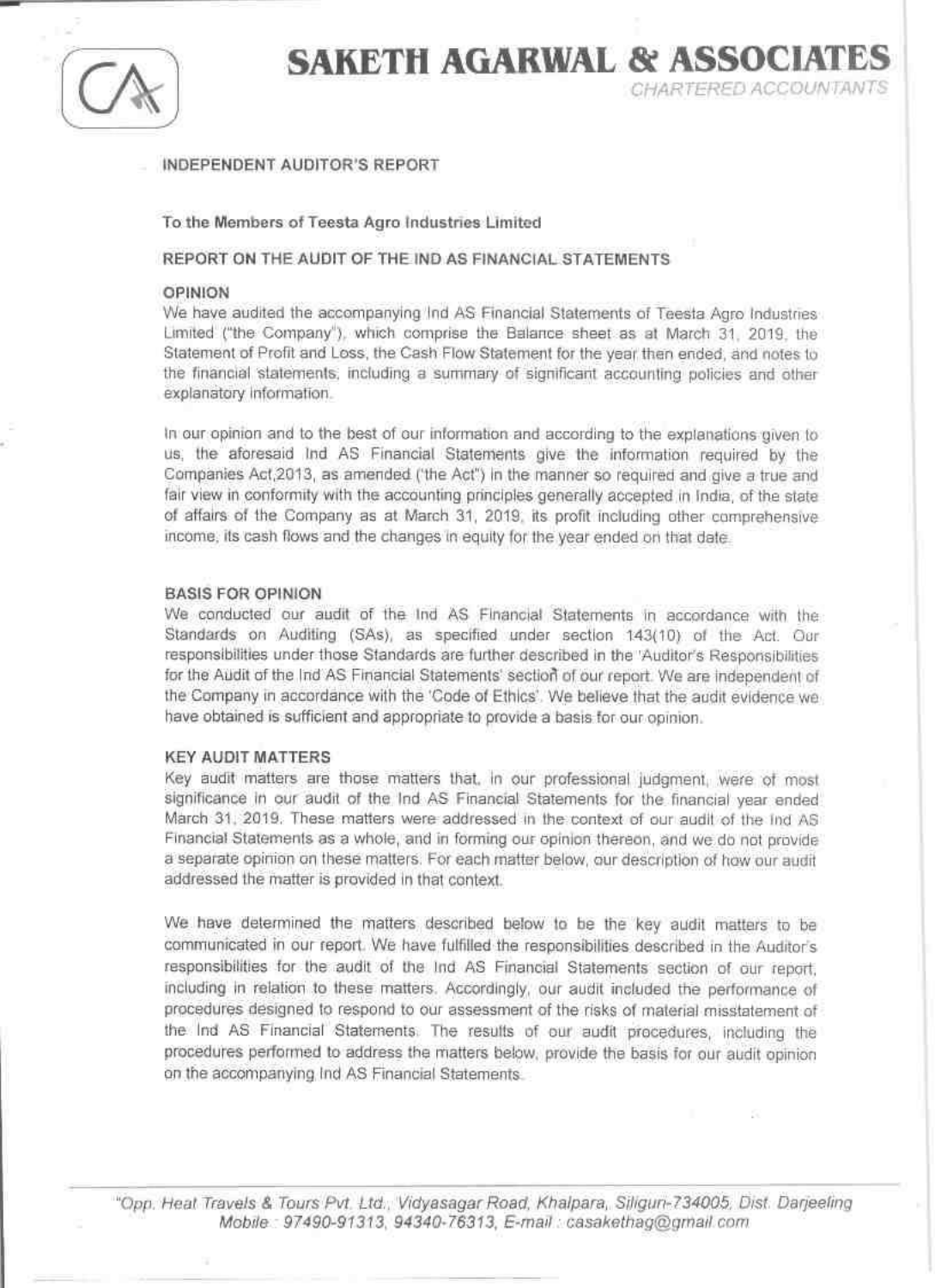### Revenue Recognition

| The key audit matter                                                                                                                                                                                                                                                                                                                                                 | How the matter was addressed in our audit                                                                                                                                                                                                                                                                                                                                                                                                                                                                                                                                                         |
|----------------------------------------------------------------------------------------------------------------------------------------------------------------------------------------------------------------------------------------------------------------------------------------------------------------------------------------------------------------------|---------------------------------------------------------------------------------------------------------------------------------------------------------------------------------------------------------------------------------------------------------------------------------------------------------------------------------------------------------------------------------------------------------------------------------------------------------------------------------------------------------------------------------------------------------------------------------------------------|
| Revenue from sale of goods is<br>recognised when control of the<br>products being sold is transferred to<br>the customer and when there are no<br>longer any unfulfilled obligations. The<br>performance obligations in<br>the<br>contracts are fulfilled at the time of<br>dispatch, delivery or upon formal<br>customer acceptance depending on<br>customer terms. | Our audit procedures included:<br>• We assessed the appropriateness of the revenue<br>recognition accounting policies, including those<br>relating to rebates and discounts by comparing with<br>applicable accounting standards.<br>. We tested the design, implementation and<br>operating effectiveness of management's general<br>IT controls and key application controls over the<br>Company's IT systems which govern revenue<br>recognition.<br>. We tested the design, implementation<br>and<br>operating effectiveness of controls over<br>the<br>calculation of discounts and rebates. |

Provisions for taxation, litigation and other significant provisions

| The key audit matter                                                                                                                                                                                                                                                                                                                                                                                                                                                                                                                                                                                                                                                                                                               | How the matter was addressed in our audit                                                                                                                                                                                                                                                                                                                                                                                                                                                                                                                                                                                                                                                                                                                                                                                                                                                                                                                                                                                                |
|------------------------------------------------------------------------------------------------------------------------------------------------------------------------------------------------------------------------------------------------------------------------------------------------------------------------------------------------------------------------------------------------------------------------------------------------------------------------------------------------------------------------------------------------------------------------------------------------------------------------------------------------------------------------------------------------------------------------------------|------------------------------------------------------------------------------------------------------------------------------------------------------------------------------------------------------------------------------------------------------------------------------------------------------------------------------------------------------------------------------------------------------------------------------------------------------------------------------------------------------------------------------------------------------------------------------------------------------------------------------------------------------------------------------------------------------------------------------------------------------------------------------------------------------------------------------------------------------------------------------------------------------------------------------------------------------------------------------------------------------------------------------------------|
| Accrual for tax<br>other<br>and<br>contingencies<br>requires<br>the<br>Management to make judgements and<br>estimates in relation to the issues and<br>exposures arising from a range of<br>matters relating to direct tax, indirect<br>tax, claims, general legal proceedings,<br>environmental issues<br>and<br>other<br>eventualities arising in the regular<br>course of business.<br>The key judgement lies in the<br>estimation of provisions where they<br>may differ from the future obligations.<br>By nature, provision is difficult to<br>estimate and includes many variables.<br>Additionally, depending on timing,<br>there is a risk that costs could be<br>provided inappropriately that are not<br>yet committed. | Our audit procedures included:<br>. We tested the effectiveness of controls around the<br>recognition of provisions.<br>. We used our subject matter experts to assess the<br>value of material provisions in light of the nature of<br>the exposures, applicable regulations and related<br>correspondence with the authorities.<br>. We challenged the assumptions and critical<br>judgements made by management which impacted<br>their estimate of the provisions required,<br>considering judgements previously made by the<br>authorities in the relevant jurisdictions or any<br>relevant opinions given by the Company's advisors<br>and assessing whether there was an indication of<br>management bias.<br>. We discussed the status in respect of significant<br>provisions with the Company's internal tax and<br>legal team<br>· We performed retrospective<br>review<br>of<br>management judgements relating to accounting<br>estimate included in the financial statement of prior<br>year and compared with the outcome. |

Ð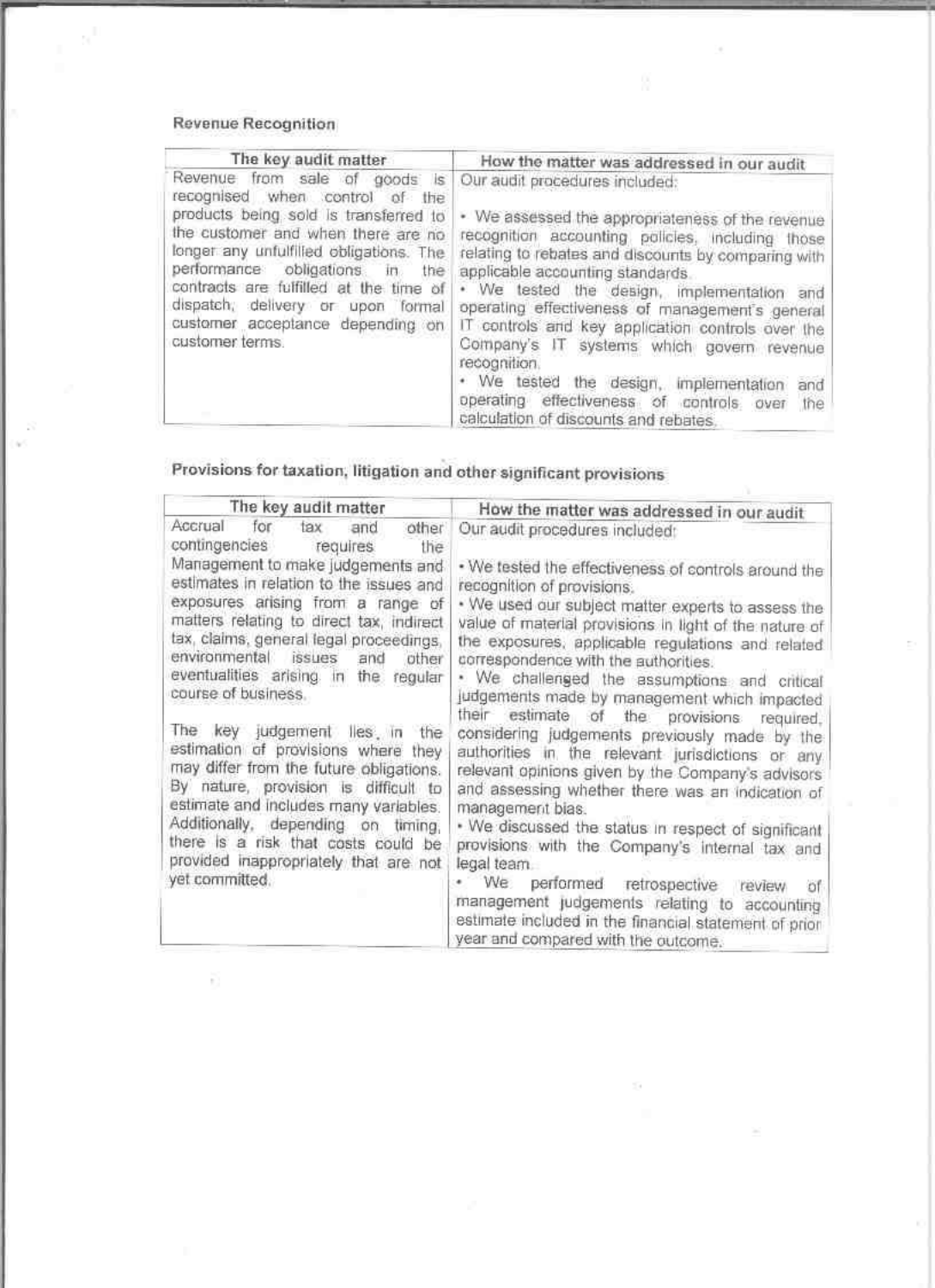#### Assessment of contingent liabilities relating to litigations and claims

| The key audit matter                                                                                                                                                                                                                                                                                                                                                                                                  | How the matter was addressed in our audit                                                                                                                                                                                                                                                                                                                                                                                                                                                                                                                                                                                                                                                                                                                                                                                                                                                                                                                 |
|-----------------------------------------------------------------------------------------------------------------------------------------------------------------------------------------------------------------------------------------------------------------------------------------------------------------------------------------------------------------------------------------------------------------------|-----------------------------------------------------------------------------------------------------------------------------------------------------------------------------------------------------------------------------------------------------------------------------------------------------------------------------------------------------------------------------------------------------------------------------------------------------------------------------------------------------------------------------------------------------------------------------------------------------------------------------------------------------------------------------------------------------------------------------------------------------------------------------------------------------------------------------------------------------------------------------------------------------------------------------------------------------------|
| The Company is periodically subject<br>to challenges/scrutiny on range of<br>matters relating to direct tax, indirect<br>tax.                                                                                                                                                                                                                                                                                         | Our audit procedures included:<br>. We tested the effectiveness of controls around the<br>recording<br>re-assessment<br>อกซ<br>of contingent<br>liabilities.                                                                                                                                                                                                                                                                                                                                                                                                                                                                                                                                                                                                                                                                                                                                                                                              |
| Assessment of contingent liabilities<br>disclosure requires Management to<br>make judgements and estimates in<br>relation to the issues and exposures.<br>Whether the liability is inherently<br>uncertain, the amounts involved are<br>potentially significant<br>the<br>and<br>application of accounting standards to<br>determine the amount, if any, to be<br>provided as liability, is inherently<br>subjective. | . We used our subject matter experts to assess the<br>value of material contingent liabilities in light of the<br>nature of exposures, applicable regulations and<br>related correspondence with the authorities.<br>• We discussed the status and potential exposures.<br>in respect of significant litigation and claims with the<br>Company's internal legal team including their views<br>on the likely outcome of each litigation and claim<br>and the magnitude of potential exposure and<br>sighted any relevant opinions given by the<br>Company's advisors.<br>. We assessed the adequacy of disclosures made.<br>• We discussed the status in respect of significant<br>provisions with the Company's internal tax and<br>legal team.<br>performed retrospective<br>We.<br>review<br>$^{\circ}$<br>management judgements relating to accounting<br>estimate included in the financial statement of prior<br>year and compared with the outcome. |

### INFORMATION OTHER THAN THE FINANCIAL STATEMENTS AND AUDITOR'S **REPORT THEREON**

The Company's Board of Directors is responsible for the other information. The other information comprises the information included in the Annual report, but does not include the Ind AS Financial Statements and our auditors' report thereon.

Our opinion on the Ind AS Financial Statements does not cover the other information and we do not express any form of assurance conclusion thereon.

In connection with our audit of the Ind AS Financial Statements, our responsibility is to read the other information and, in doing so, consider whether such other information is materially inconsistent with the financial statements or our knowledge obtained in the audit or otherwise appears to be materially misstated. If, based on the work we have performed, we conclude that there is a material misstatement of this other information, we are required to report that fact. We have nothing to report in this regard.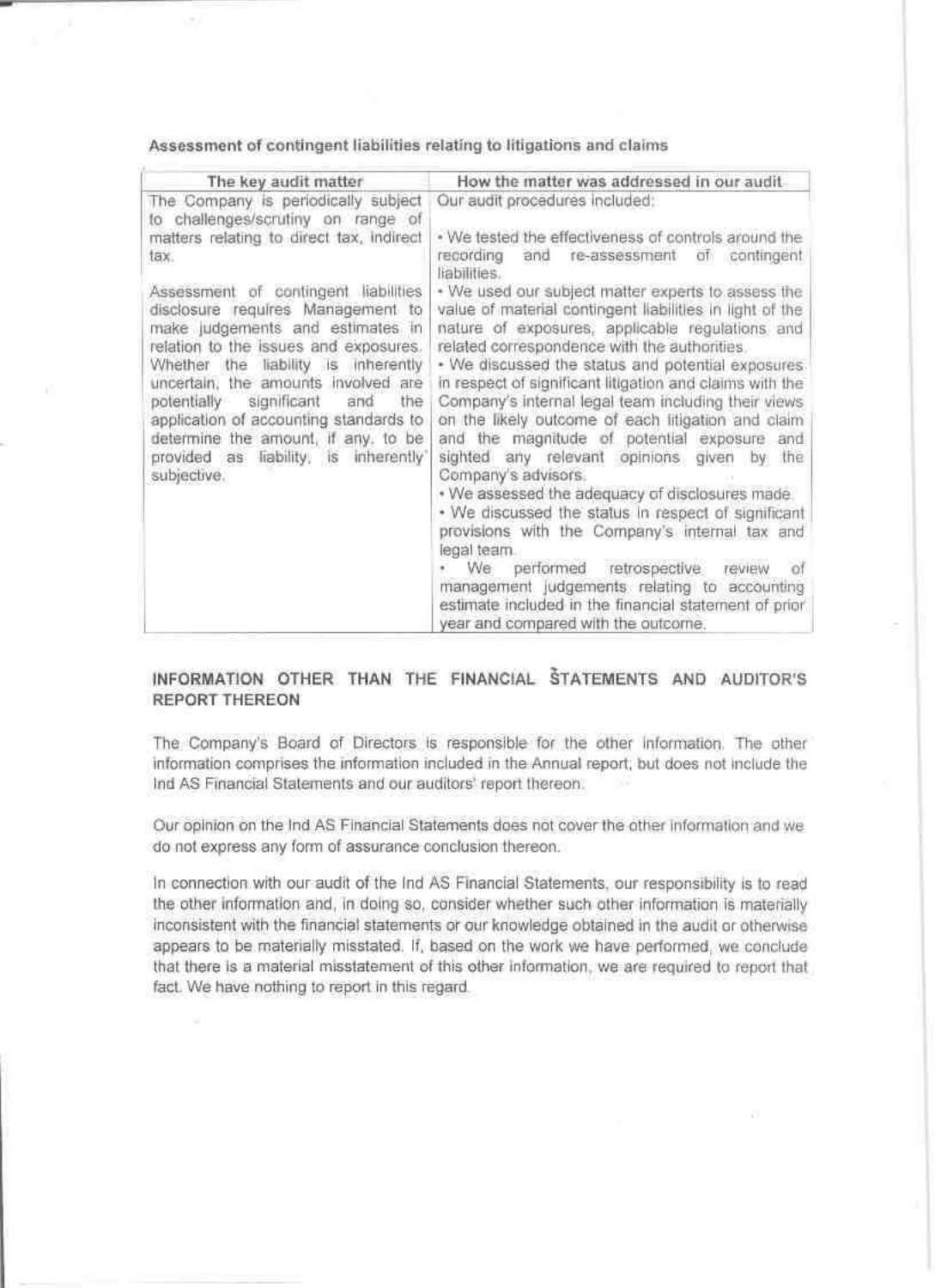#### Management's Responsibility for the Ind AS Financial Statements

73

The Company's Board of Directors is responsible for the matters stated in Section 134(5) of the Companies Act, 2013 ("the Act") with respect to the preparation of these Ind AS financial statements that give a true and fair view of the financial position, financial performance and cash flows of the Company in accordance with the accounting principles generally accepted in India, including the Accounting Standards (Ind AS) prescribed under Section 133 of the Act

This responsibility also includes maintenance of adequate accounting records in accordance with the provisions of the Act for safeguarding the assets of the Company and for preventing and detecting frauds and other irregularities; selection and application of appropriate accounting policies; making judgments and estimates that are reasonable and prudent; and design, implementation and maintenance of adequate internal financial controls, that were operating effectively for ensuring the accuracy and completeness of the accounting records, relevant to the preparation and presentation of the Ind AS financial statements that give a true and fair view and are free from material misstatement, whether due to fraud or error.

#### Auditor's Responsibility for the Audit of Ind AS Financial Statements

Our objectives are to obtain reasonable assurance about whether the Ind AS financial statements as a whole are free from material misstatement, whether due to fraud or error. and to issue an auditor's report that includes our opinion. Reasonable assurance is a high level of assurance, but is not a guarantee that an audit conducted in accordance with SAs will always detect a material misstatement when it exists. Misstatements can arise from fraud or error and are considered material if, individually or in the aggregate, they could reasonably be expected to influence the economic decisions of users taken on the basis of these Ind AS financial statements.

As part of an audit in accordance with SAs, we exercise professional judgment and maintain professional skepticism throughout the audit. We also:

Identify and assess the risks of material misstatement of the Ind AS financial statements, whether due to fraud or error, design and perform audit procedures responsive to those risks, and obtain audit evidence that is sufficient and appropriate to provide a basis for our opinion. The risk of not detecting a material misstatement resulting from fraud is higher than for one resulting from error, as fraud may involve collusion, forgery, intentional omissions, misrepresentations, or the override of internal control.

Obtain an understanding of internal control relevant to the audit in order to design audit procedures that are appropriate in the circumstances. Under section 143(3)(i) of the Act, we are also responsible for expressing our opinion on whether the company has adequate internal financial controls with reference to financial statements in place and the operating effectiveness of such controls.

Evaluate the appropriateness of accounting policies used and the reasonableness of ¥. accounting estimates and related disclosures made by management.

Conclude on the appropriateness of management's use of the going concern basis of accounting in preparation of Ind AS financial statements and, based on the audit evidence obtained, whether a material uncertainty exists related to events or conditions that may cast significant doubt on the appropriateness of this assumption. If we conclude that a material uncertainty exists, we are required to draw attention in our auditor's report to the related disclosures in the Ind AS financial statements or, if such disclosures are inadequate, to modify our opinion. Our conclusions are based on the audit evidence obtained up to the date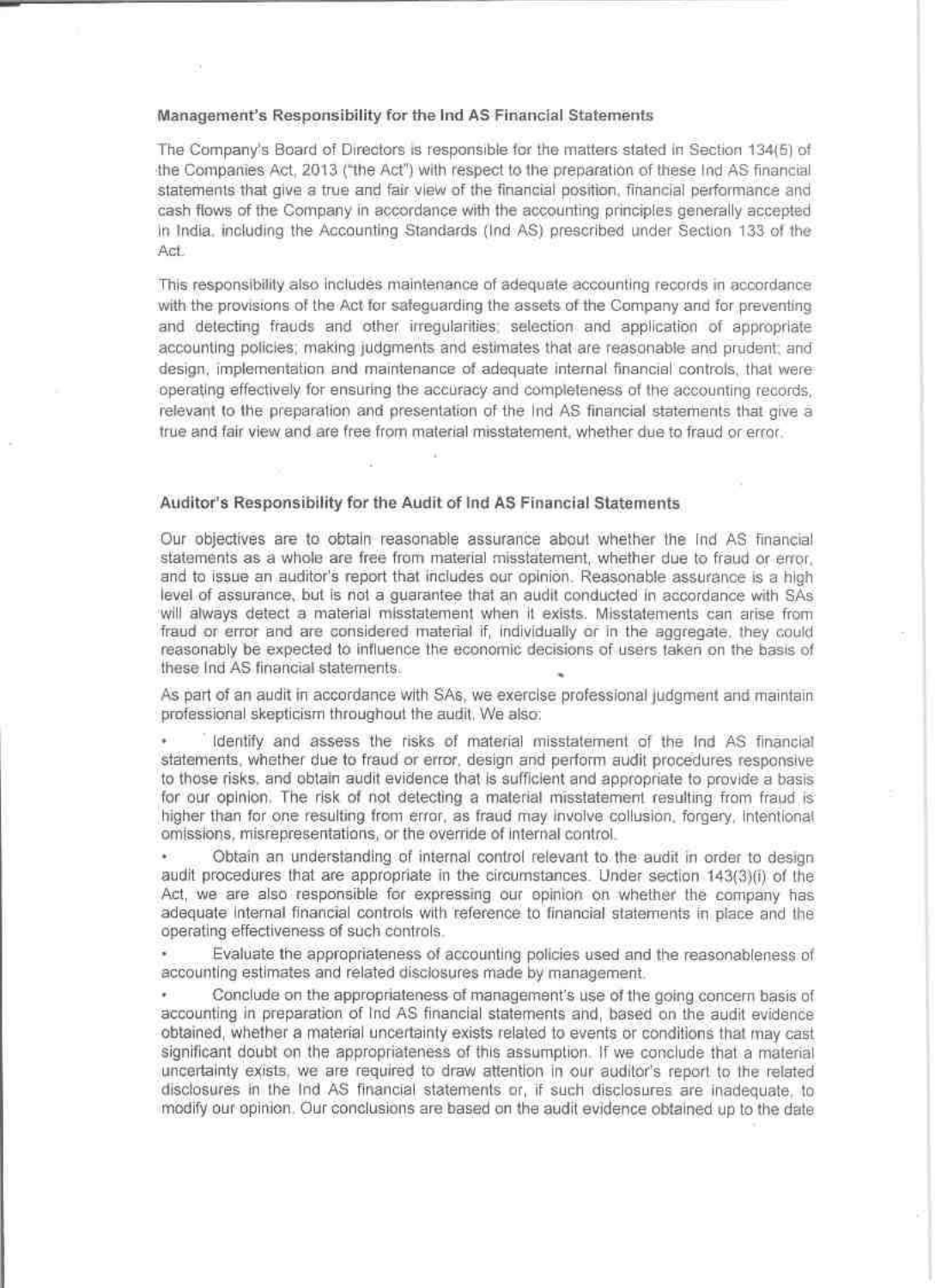of our auditor's report. However, future events or conditions may cause the Company to cease to continue as a going concern.

Evaluate the overall presentation, structure and content of the Ind AS financial statements, including the disclosures, and whether the Ind AS financial statements represent the underlying transactions and events in a manner that achieves fair presentation.

Obtain sufficient appropriate audit evidence regarding the financial information of such entities or business activities within the company to express an opinion on the Ind AS financial statements, of which we are the independent auditors. We are responsible for the direction, supervision and performance of the audit of financial information of such entities. For the other entity included in the Ind AS financial statements, which have been audited by other auditor, such other auditor remains responsible for the direction, supervision and performance of the audit carried out by them. We remain solely responsible for our audit opinion. Our responsibilities in this regard are further described in the section titled 'Other Matters' in this audit report.

We believe that the audit evidence obtained by us along with the consideration of audit report of the other auditor referred to in the Other Matters paragraph below, is sufficient and appropriate to provide a basis for our audit opinion on the Ind AS financial statements.

We communicate with those charged with governance of the Company and such other entities included in the Ind AS financial statements of which we are the independent auditors regarding, among other matters, the planned scope and timing of the audit and significant audit findings, including any significant deficiencies in internal control that we identify during our audit.

We also provide those charged with governance with a statement that we have complied with relevant ethical requirements regarding independence, and to communicate with them all relationships and other matters that may reasonably be thought to bear on our independence, and where applicable, related safeguards.

From the matters communicated with those charged with governance, we determine those matters that were of most significance in the audit of the Ind AS financial statements of the current period and are therefore the key audit matters. We describe these matters in our auditor's report unless law or regulation precludes public disclosure about the matter or when, in extremely rare circumstances, we determine that a matter should not be communicated in our report because the adverse consequences of doing so would reasonably be expected to outweigh the public interest benefits of such communication.

#### **Other Matters**

We did not audit the financial statements of Chittorgarh Plant whose financial statements reflect total assets of Rs. 37.33 crores as at 31 March 2019, total revenues of Rs. 31.36 crores for the year ended on that date, as considered in the Ind AS financial statements. These financial statements have been audited by other auditor whose report has been furnished to us by the Management and our opinion on the Ind AS financial statements, in so far as it relates to the amounts and disclosures included in respect of this plant/unit, and our report in terms of section 143(3) of the Act, in so far as it relates to the aforesaid plant is based solely on the audit report of the other auditor.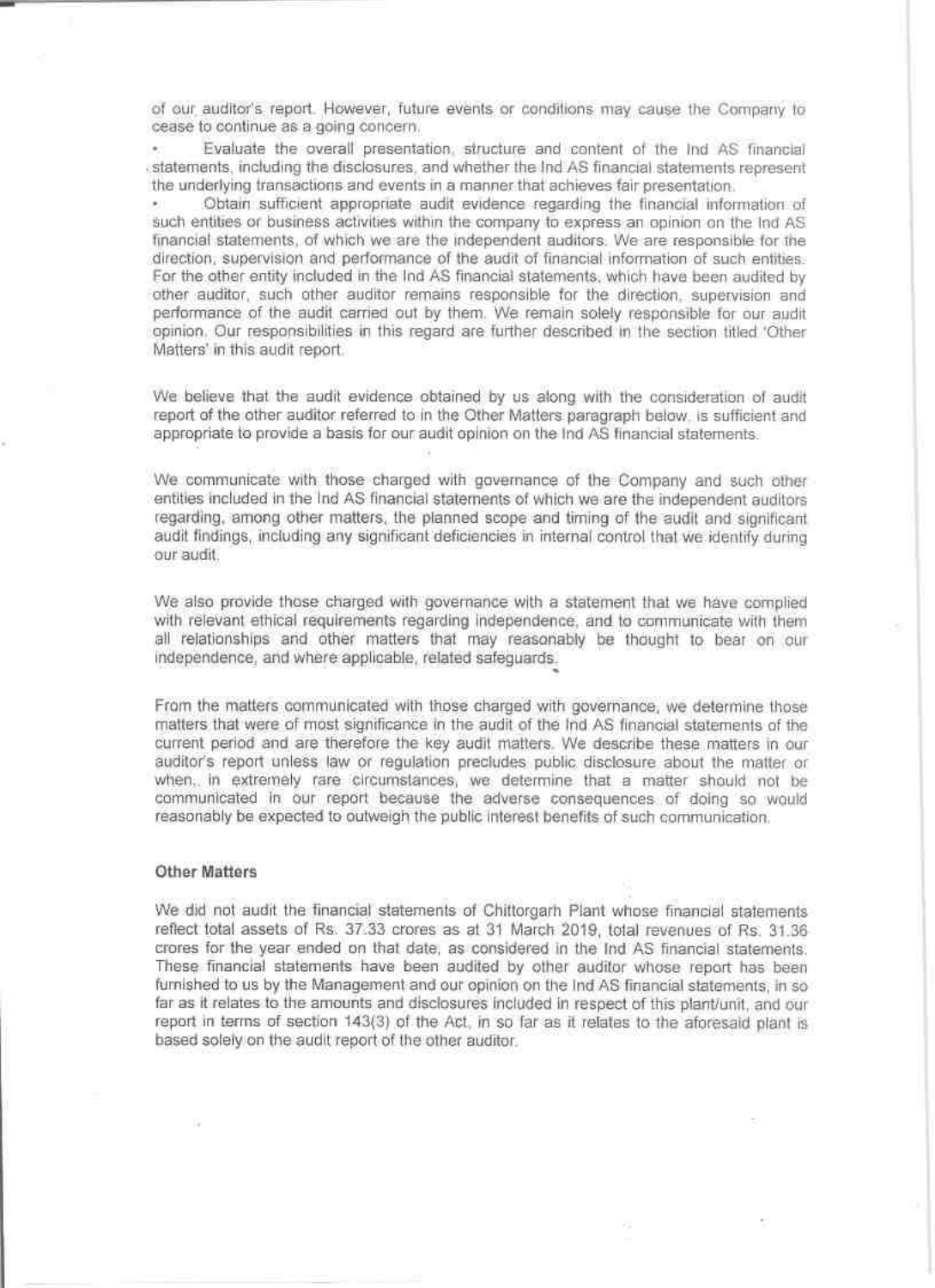Our opinion on the Ind AS financial statements, and our report on Other Legal and Regulatory Requirements below, is not modified in respect of the above matter with respect to our reliance on the work done and the report of the other auditor.

#### Report on Other Legal and Regulatory Requirements

- 1. As required by the Companies (Auditor's Report) Order, 2016 ('the Order'), as amended, issued by the Central Government of India in terms of section 143(11) of the Act, and on the basis of such checks of the books and records of the company as we considered appropriate and according to the information and explanations given to us. we give in "Annexure A" a statement on the matters specified in paragraphs 3 and 4 of the Order.
- 2. As required by section 143 (3) of the Act, we report that:
	- a. we have sought and obtained all the information and explanations which to the best of our knowledge and belief were necessary for the purpose of our audit:
	- b. in our opinion proper books of account as required by law have been kept by the Company so far as it appears from our examination of those books;
	- c. the Balance Sheet, the Statement of Profit and Loss and the Cash Flow Statement dealt with by this Report are in agreement with the books of account
	- d. in our opinion, the aforesaid Ind AS financial statements comply with the Accounting Standards specified under section 133 of the Act.
	- e. On the basis of written representations received from the directors as on March 31. 2019 taken on record by the Board of Directors, none of the directors is disqualified as on March 31, 2019 from being appointed as a director in terms of Section 164 (2) of the Act.
	- f. > With respect to the adequacy of the internal financial controls over financial reporting of the Company and the operating effectiveness of such controls, refer to our separate Report in "Annexure B".
	- g. With respect to the other matters to be included in the Auditor's Report in accordance with Rule 11 of the Companies (Audit and Auditors) Rules, 2014, in our opinion and to the best of our information and according to the explanations given to us:
		- i. The Company has disclosed the impact of pending litigations on its financial position in Ind AS its financial statements - Refer Note 2.17 & 2.21(b) to the Ind AS financial statements: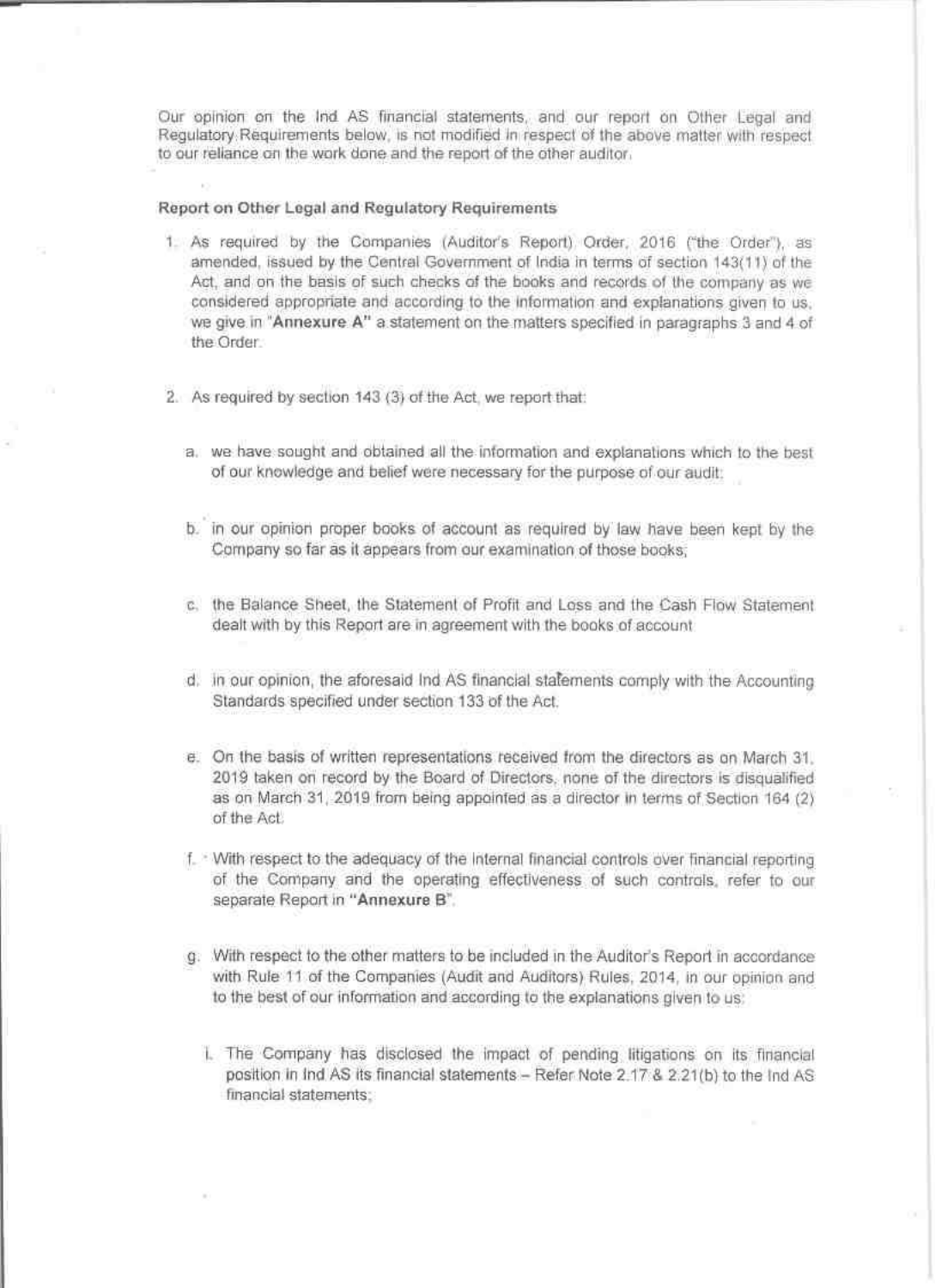- ii. In our opinion and as per the information and explanations provided to us, the Company had not entered in to any long-term contracts including derivative contracts, requiring provision under applicable laws or accounting standards, for material foreseeable losses; and;
- iii. There is no amount required to be transferred to the Investor Education and Protection Fund by the Company.
- iv. The disclosures in the Ind AS financial statements regarding holdings as well as dealings in specified bank notes during the period from 8 November, 2016 to 30 December, 2016 have not been made since they do not pertain to the financial year ended 31 March, 2019.

 $\rightarrow$ 

Place: Siliguri,

Date: 5th August, 2019

For SAKETH AGARWAL & ASSOCIATES Charlered Accountants

Firm Registration No. 329093E

 $141.149$ 

CA. Saketh Kumar Agarwal

Proprietor

(M. No. 308283)

UDIN: 19308283AAAAAW5550